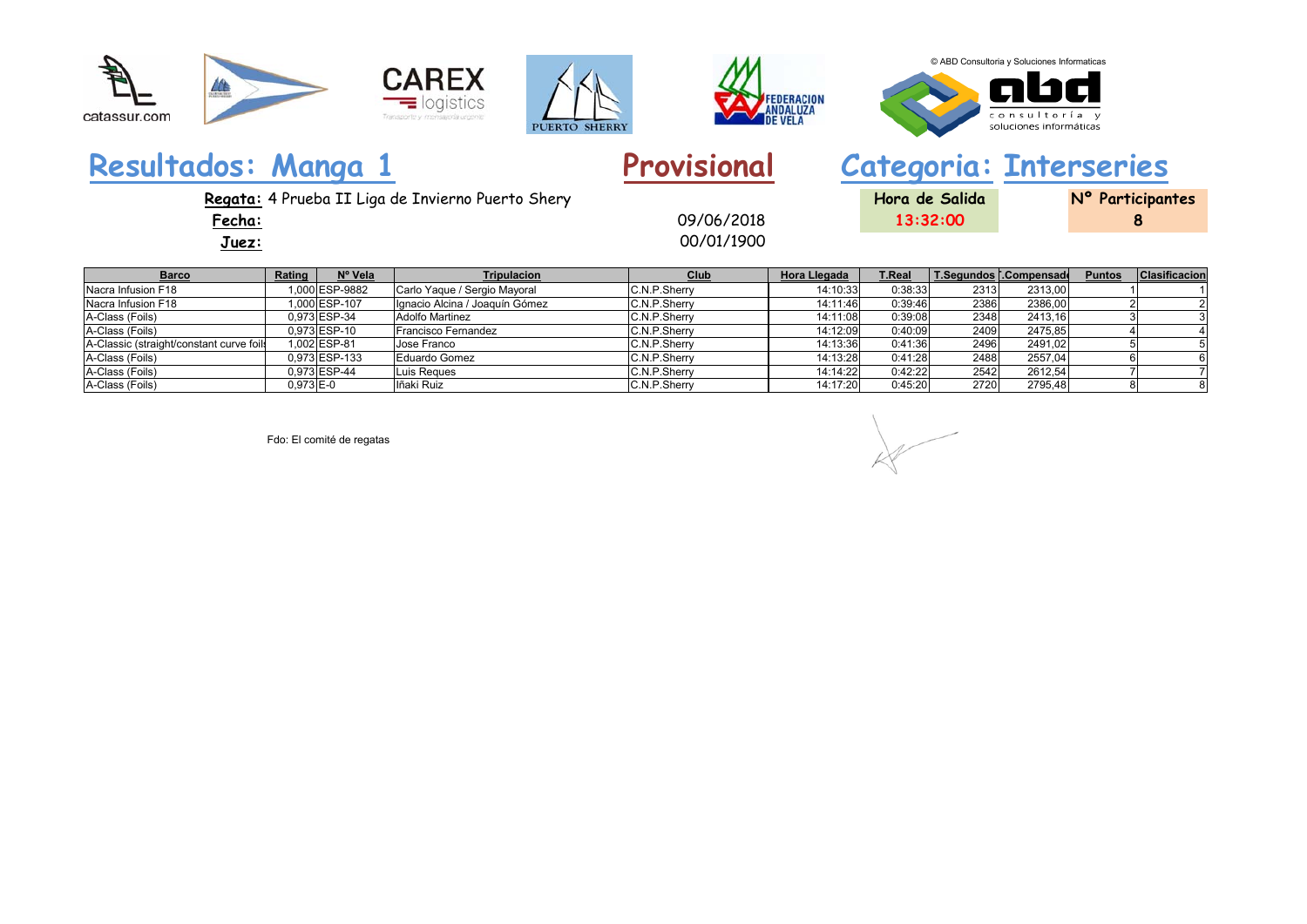







#### © ABD Consultoria y Soluciones Informaticas



**8**

## **Resultados: Manga 2 Provisional Categoria: Interseries**

00/01/1900 09/06/2018

**Regata:** 4 Prueba II Liga de Invierno Puerto Shery **Hora de Salida Nº Participantes**

**Fecha:**

**Juez:**

| <b>Barco</b>                             | Rating      | Nº Vela       | <b>Tripulacion</b>             | Club         | Hora Llegada   | <b>T.Real</b> |            | T.Segundos [.Compensade | <b>Puntos</b> | <b>Clasificacion</b> |
|------------------------------------------|-------------|---------------|--------------------------------|--------------|----------------|---------------|------------|-------------------------|---------------|----------------------|
| Nacra Infusion F18                       |             | 1.000 ESP-107 | Ignacio Alcina / Joaquín Gómez | C.N.P.Sherry | 14:54:14       | 0:29:14       | 1754       | 1754,00                 |               |                      |
| Nacra Infusion F18                       |             | .000 ESP-9882 | Carlo Yaque / Sergio Mayoral   | C.N.P.Sherry | 14:54:56       | 0:29:56       | 1796       | 1796,00                 |               |                      |
| A-Class (Foils)                          |             | 0.973 ESP-34  | <b>Adolfo Martinez</b>         | C.N.P.Sherry | 14:59:29       | 0:34:29       | 2069       | 2126,41                 |               |                      |
| A-Classic (straight/constant curve foils |             | 1.002 ESP-81  | Jose Franco                    | C.N.P.Sherry | 15:00:33       | 0:35:33       | 2133       | 2128.74                 |               |                      |
| A-Class (Foils)                          |             | 0.973 ESP-10  | Francisco Fernandez            | C.N.P.Sherry | 14:59:43       | 0:34:43       | 2083       | 2140,80                 |               |                      |
| A-Class (Foils)                          |             | 0,973 ESP-133 | Eduardo Gomez                  | C.N.P.Sherry | 15:01:21       | 0:36:21       | 2181       | 2241.52                 |               |                      |
| A-Class (Foils)                          | $0,973$ E-0 |               | Iñaki Ruiz                     | C.N.P.Sherry | 15:05:07       | 0:40:07       | 2407       | 2473,79                 |               |                      |
| A-Class (Foils)                          |             | 0.973 ESP-44  | Luis Reques                    | C.N.P.Sherry | <b>DNF DNF</b> |               | <b>DNF</b> | <b>DNF</b>              |               |                      |

Fdo: El comité de regatas

**14:25:00**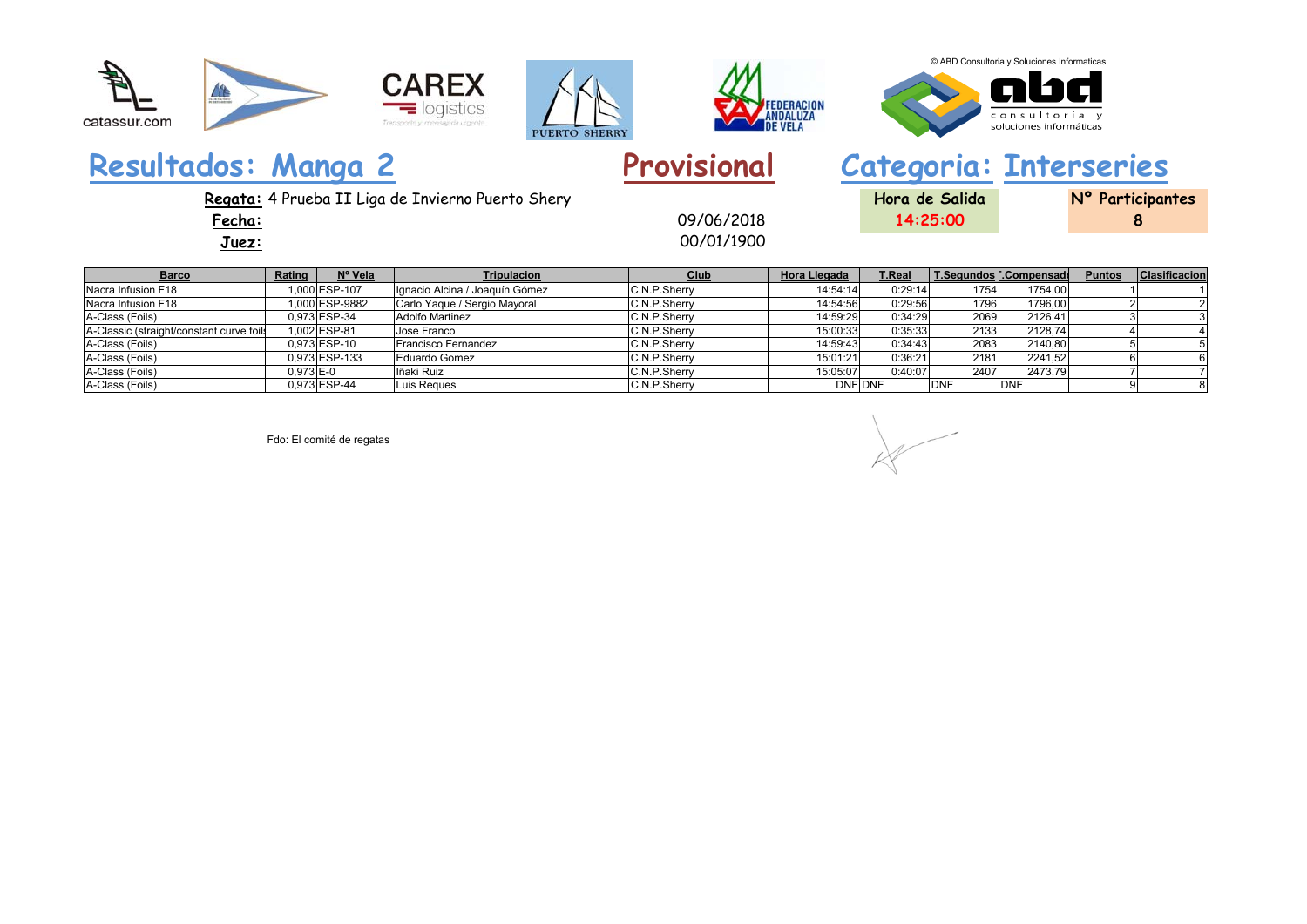









**8**

## **Resultados: Manga 3 Provisional Categoria: Interseries**

00/01/1900 09/06/2018

**Regata:** 4 Prueba II Liga de Invierno Puerto Shery **Hora de Salida Nº Participantes**

**Fecha:**

**Juez:**

| <b>Barco</b>                             | Rating    | Nº Vela       | <b>Tripulacion</b>             | Club         | <b>Hora Llegada</b> | <b>T.Real</b> |             | T.Segundos [.Compensade] | <b>Puntos</b> | Clasificacion |
|------------------------------------------|-----------|---------------|--------------------------------|--------------|---------------------|---------------|-------------|--------------------------|---------------|---------------|
| Nacra Infusion F18                       |           | 000 ESP-107   | Ignacio Alcina / Joaquín Gómez | C.N.P.Sherry | 15:59:34            | 0:47:34       | 2854        | 2854,00                  |               |               |
| A-Classic (straight/constant curve foils |           | 1.002 ESP-81  | Jose Franco                    | C.N.P.Sherry | 16:01:57            | 0:49:57       | 2997        | 2991.02                  |               |               |
| Nacra Infusion F18                       |           | 000ESP-9882   | Carlo Yaque / Sergio Mayoral   | C.N.P.Sherry | 16:03:03            | 0:51:03       | 3063        | 3063,00                  |               |               |
| A-Class (Foils)                          |           | 0.973 ESP-34  | <b>Adolfo Martinez</b>         | C.N.P.Sherry | 16:01:43            | 0:49:43       | 2983        | 3065.78                  |               |               |
| A-Class (Foils)                          |           | 0.973 ESP-133 | Eduardo Gomez                  | C.N.P.Sherry | 16:04:35            | 0:52:35       | 3155        | 3242,55                  |               |               |
| A-Class (Foils)                          |           | 0.973 ESP-44  | Luis Reques                    | C.N.P.Sherry | 16:04:56            | 0:52:56       | 3176        | 3264,13                  |               |               |
| A-Class (Foils)                          |           | 0,973 ESP-10  | Francisco Fernandez            | C.N.P.Sherry | 16:05:28            | 0:53:28       | 3208        | 3297,02                  |               |               |
| A-Class (Foils)                          | 0,973 E-0 |               | lñaki Ruiz                     | C.N.P.Sherry | <b>DNS DNS</b>      |               | <b>IDNS</b> | <b>DNS</b>               |               |               |

Fdo: El comité de regatas

**15:12:00**